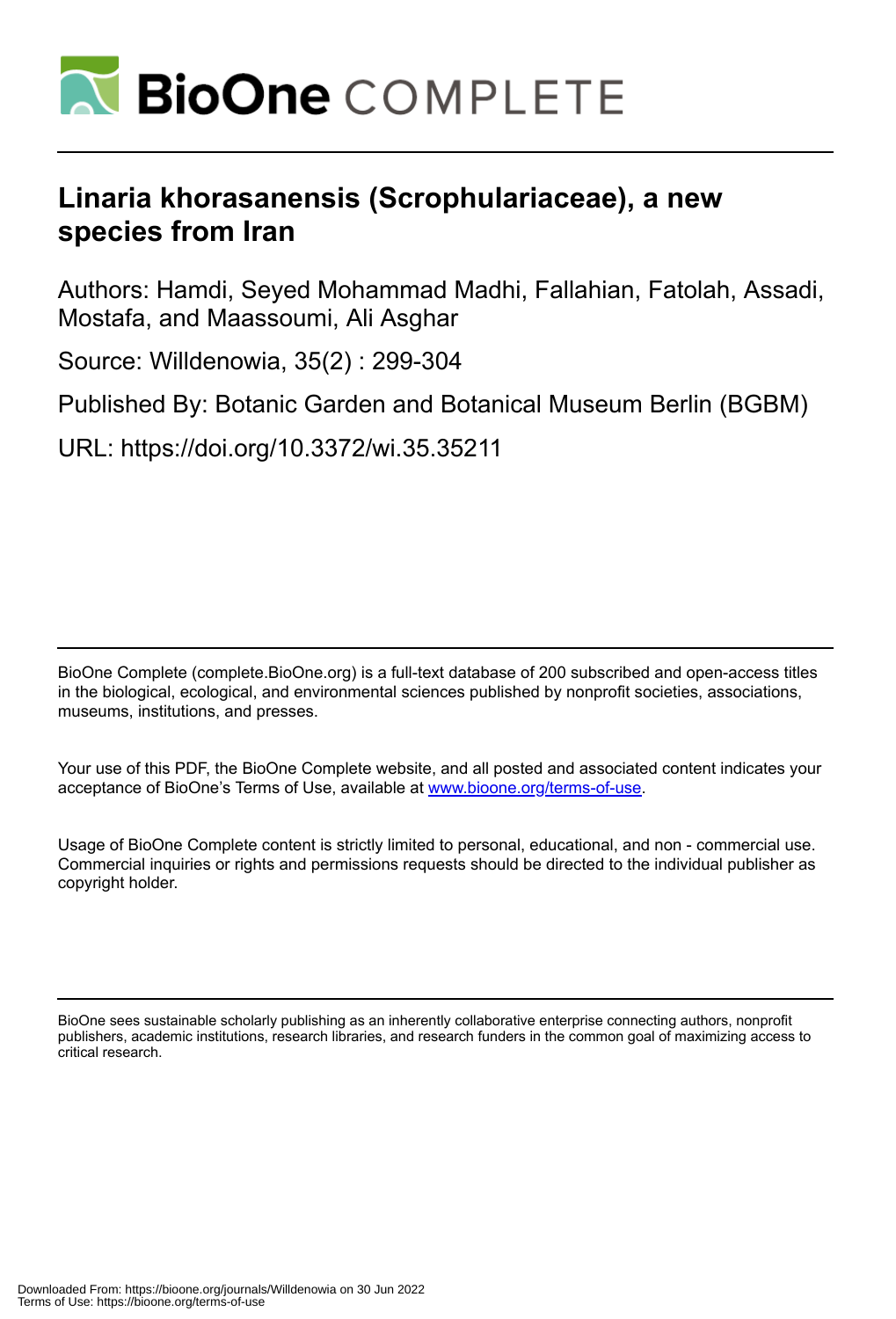## SEYED MOHAMMAD MADHI HAMDI, FATOLAH FALLAHIAN, MOSTAFA ASSADI & ALI ASGHAR MAASSOUMI

# *Linaria khorasanensis (Scrophulariaceae),* **a new species from Iran**

#### **Abstract**

Hamdi, S. M. M., Fallahian, F., Assadi, M. & Maassoumi, A. A.: *Linaria khorasanensis (Scrophulariaceae),* a new species from Iran. – Willdenowia 35: 299-304. – ISSN 0511-9618; © 2005 BGBM Berlin-Dahlem.

doi:10.3372/wi.35.35211 (available via http://dx.doi.org/)

*Linaria khorasanensis* from Khorasan province, NE Iran, is described as a species new to science and illustrated. The species belongs to *L.* sect. *Linaria* and is compared with its presumed closest relatives *L. striatella* and *L. odora*.

The genus *Linaria* Mill. is widely distributed throughout the world except the Americas and comprises annual or perennial herbs growing in a wide variety of habitats including dry and sandy areas and rocky slopes. Sutton (1988) recognized 150 species, of which 22 occur in Iran.

In the course of revising *Linaria* material of different herbaria in Iran (FUMH, IRAN, TARI, TUH, abbreviations according to Holmgren & Holmgren 1998-), specimens of *Linaria* were found that could not be identified with any known species. Closer investigation, including micromorphological studies of seed and capsule surface, revealed that the material represents a hitherto undescribed species of *L.* sect. *Linaria,* which is here described as new to science.

#### *Linaria khorasanensis* Hamdi & Assadi, **sp. nov.**

Holotype: Iran, Khorasan province, Mashad, SW of Moghan Mt, 2300 m, 14.2.1991, *Jouharchi* (FUMH 33665) – Fig. 1, 2e, g-h, 3c.

Planta perennis, herbacea, glauca, praeter inflorescentiam glabra, erecta. *Caules* fertiles 30-35 cm longi, supra ramosi. *Folia* caulium fertilium 15-35 × 0.8-1 mm, alterna, linearia, acuta. *Inflorescentia* 8-10 cm longa, laxa, 8-12-floribus; bracteae 4-8 × 1 mm, lanceolatae, acutae, glabrae; pedicelli 3-5 mm longi. *Calycis* lobi aequalae, 3 × 1 mm, acuti, ovati, nec scariosi. *Corolla* 10-12 mm longa, flava, venis violaceis; tubo ore 3-3.5 mm lato; labii abaxialis sinu 1.1 mm profundi; calcarae 5-6 mm longo, 0.8 mm lato ad basem, recto, reliquiam corolla aequanti. *Capsula* 3 × 2 mm, calycem aequantem; *semina* 1.1 × 0.9 mm, alata, alae 0.4-0.7 mm, reniformia, atro-cinerea.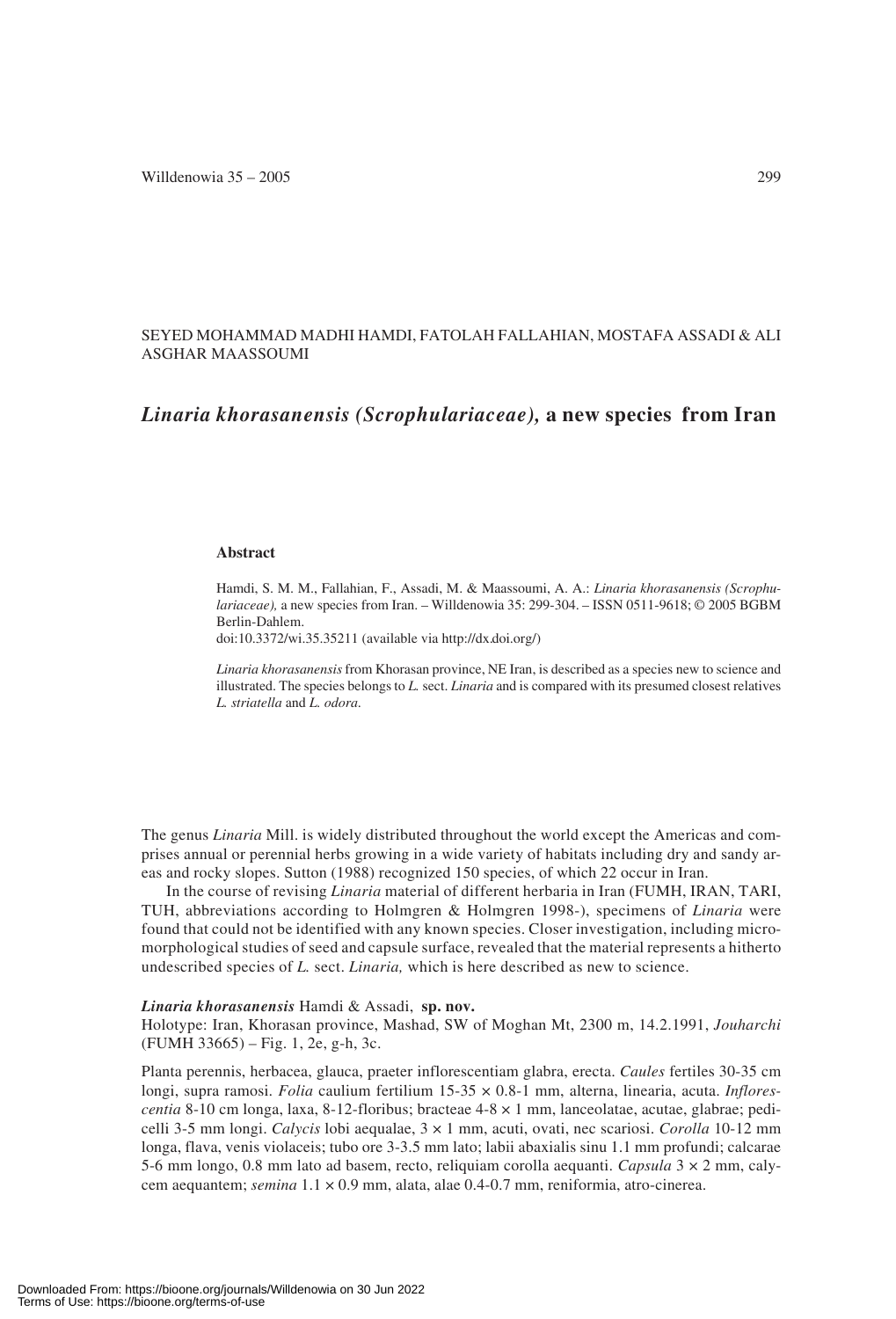

Fig. 1. *Linaria khorasanensis* – a: habit; b: flower; c: calyx; d: capsule; e: opened corolla; f: abaxial lip sinus; g: sterile stamen. – Drawn by M. Mehranfard after the specimen FUMH 24286.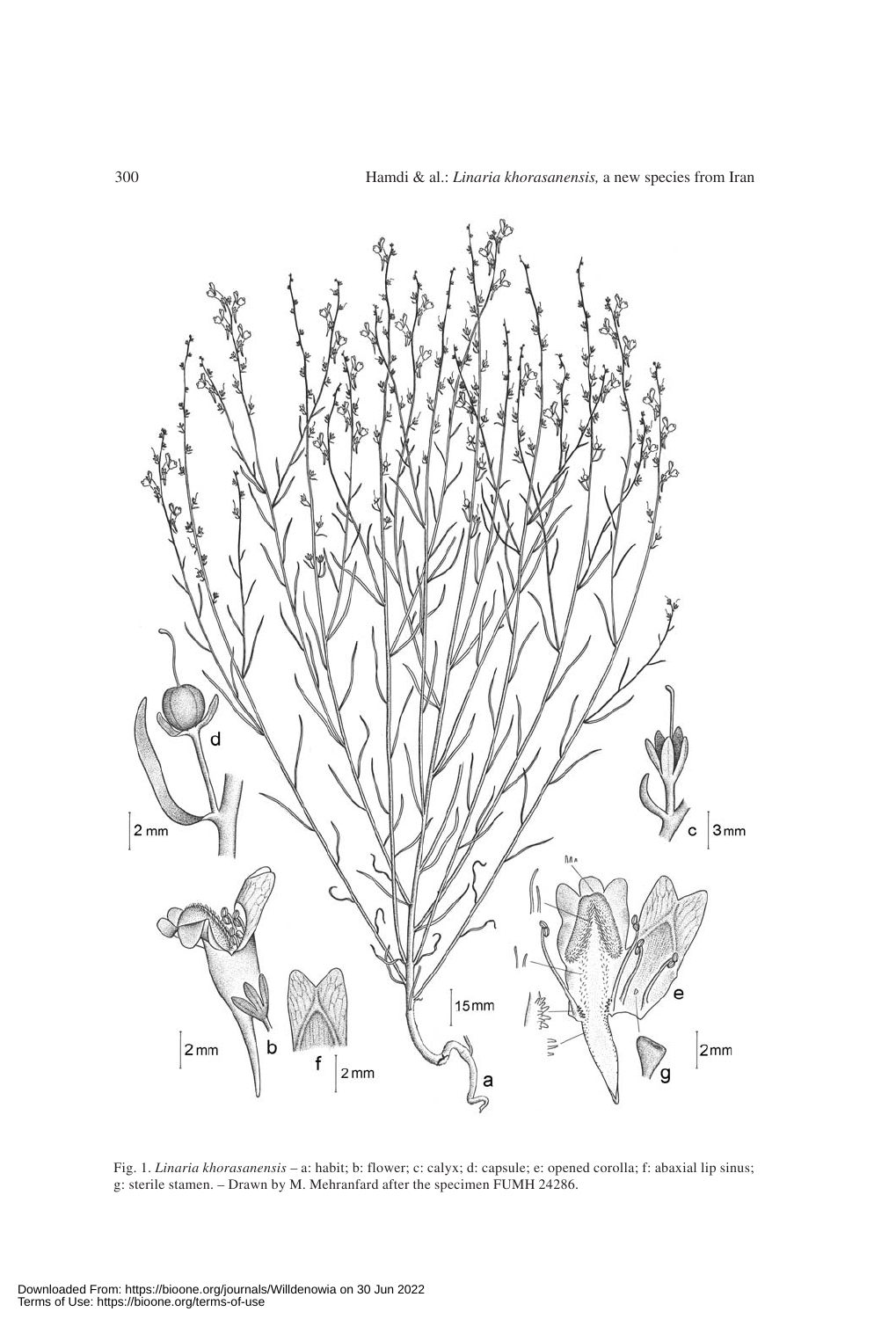#### Willdenowia  $35 - 2005$  301

Glaucous perennial herb, glabrous except for the inflorescence, erect; fertile stems 30-35 cm long, branched. *Leaves* of fertile stems 15-35 × 0.8-1 mm, alternate, linear-filiform, acute. *Inflorescence* 8-10 cm long, with 8-12 flowers, lax in flowering and fruiting stages; *bracts* 4-8 × 1 mm, acute, lanceolate, glabrous; *pedicels* 3-5 mm long. *Calyx* with equal lobes, 3 × 1 mm, acute, ovate, not scarious. *Corolla* 10-12 mm long, yellow with violet veins or tinged with violet; tube 3-3.5 mm broad at mouth; abaxial lip sinus 1.1 mm, the distance to lip apex 1.5 mm; spur 5-6 mm long, 0.8 mm broad at base, straight, equalling in length the rest of the corolla. *Capsule* 3  $\times$  2 mm, equalling the calyx; *seeds* 1.1  $\times$  0.9 mm, reniform, wing 0.4-0.7 mm broad, dark grey with finely tubercled seed coat cells.

*Etymology. –* The new species is named after the Khorasan province in NE Iran

*Distribution and habitat.* – *Linaria khorasanensis* grows in mountainous habitats of Khorasan province, NE Iran, at an altitude of 1850-2550 m, mainly in open woodland of *Juniperus excelsa,* and is presumably endemic to this region.

*Additional specimens studied.* – Mashad, Cheshmeh Parishan, 2550 m, 2.6.1994, *Amirabadi & Abassi 3338* (herb. Research Center Forests and Rangelands Mashad); Shirvan to Verk, 1850 m, 25.6.1994, *Zangouii & Hoseinzadeh* (FUMH 24286).

*Relationship.* – The new species occurs sympatrically with and appears to be related to *Linaria odora* (M. Bieb.) Fisch., distributed from the N Black and Caspian Sea to central Iran, and *L. striatella* Kuprian., distributed from Central Asia to central Iran (Davis 1982, Kuperianova 1950,

| Table 1. Morphological comparison of Linaria khorasanensis, L. striatella and L. odora. |                      |                      |                            |
|-----------------------------------------------------------------------------------------|----------------------|----------------------|----------------------------|
| Characters                                                                              | L. khorasanensis     | L. odora             | L. striatella              |
| Stem (height) [cm]                                                                      | $30 - 35$            | $15 - 30$            | $30 - 65$                  |
| Leaves [mm]                                                                             | $15-35 \times 0.8-1$ | $20 - 25 \times 1$   | $55-60 \times 1$           |
| Pedicel [mm]                                                                            | $3 - 5$              | $1 - 1.5$            | $0.8 - 1.5$                |
| Bracts [mm]                                                                             | $4-8 \times 1$       | $1 \times 0.5$       | $2 - 2.2 \times 0.3 - 0.5$ |
| Calyx lobes [mm]                                                                        | $3 \times 1$         | $3 \times 1$         | $4 \times 1-2$             |
| Corolla                                                                                 | $10-12 \times 3-3.5$ | $11 - 14 \times 4$   | $16-22 \times 5-6$         |
| Spur [mm]                                                                               | $5 - 6 \times 0.8$   | $4 - 5 \times 1$     | $10-11 \times 0.8-1$       |
| Ratio spur / rest of corolla                                                            | equal                | smaller              | subequal                   |
| Abaxial lip sinus of corolla [mm]                                                       | 1.1                  | $1 - 1.3$            | 0.4                        |
| Sinus to apex of abaxial lip [mm]                                                       | $1.5 - 2$            | 1.2                  | 3                          |
| Long stamens [mm]                                                                       | $6 - 6.4$            | $4.5 - 4.7$          | $6 - 6.2$                  |
| Short stamens [mm]                                                                      | $3.5 - 3.7$          | $3 - 3.2$            | $4.4 - 4.6$                |
| Staminodes [mm]                                                                         | $\overline{2}$       | 1                    | $\overline{2}$             |
| Capsule [mm]                                                                            | $3 \times 2$         | $3 \times 3$         | $5 \times 5.5$             |
| Seed [mm]                                                                               | $1.1 \times 0.9$     | $2.5 \times 0.6$     | $2.7 \times 3$             |
| Seed form                                                                               | reniform             | reniform             | reniform to orbicular      |
| Seed wing (diam.) [mm]                                                                  | $0.4 - 0.7$          | $0.6 - 1.2$          | $0.5 - 0.8$                |
| Cell shape of seed corpus                                                               | polygonal            | pentagonal-hexagonal | polygonal                  |
| Cell shape of seed wing                                                                 | pentagonal           | pentagonal           | polygonal                  |
| Surface of seed coat cells                                                              | tubercled            | $\pm$ smooth         | $\pm$ smooth               |
| Length of corpus cell $[µm]$                                                            | $25 - 33$            | $20 - 30$            | $15 - 20$                  |
| Width of corpus cell [µm]                                                               | $20 - 22$            | $15 - 18$            | $10 - 12$                  |
| Length of wing cell $[µm]$                                                              | 65-80                | $45 - 70$            | $30 - 60$                  |
| Width of wing cell [µm]                                                                 | $35 - 50$            | $15 - 30$            | 15                         |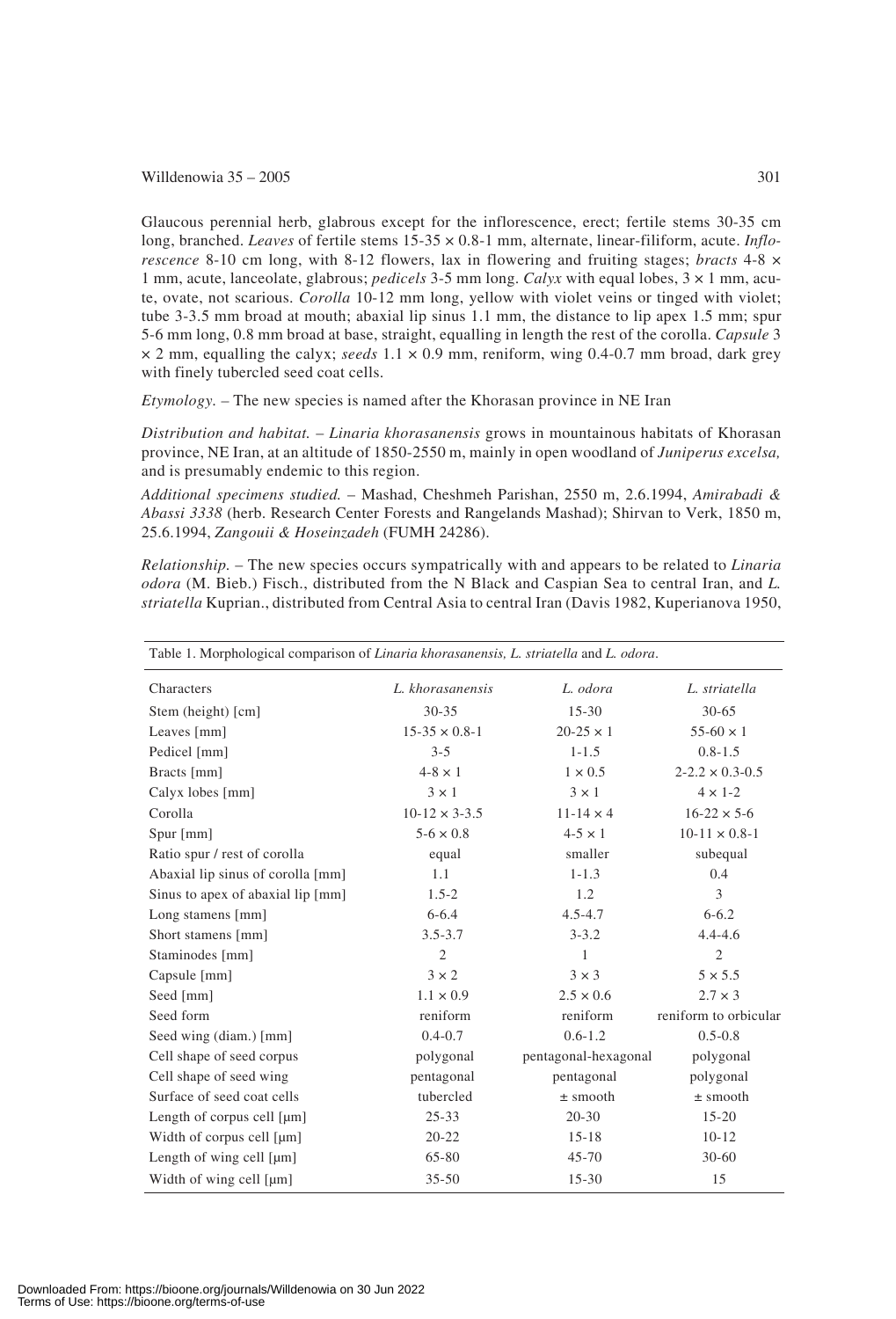

Fig. 2. Scanning electron micrographs of seeds of *Linaria* – a-c: *L. striatella* from TARI 27425 (Tehran to Ghazvin, 84 km N Ghazvin, 1680 m, 1.7.1972, *Hariri & Froughian*), overview (a), testa cells of seed corpus (b) and wing edge (c); – e, g-h: *L. khorasanensis* from FUMH 24286, overview (e), testa cells of seed corpus (g) and wing edge (h); – d, f, i: *L. odora* from TARI 21426 (E Tehran, Ozineh protected area, 12.7.1972, *Arazam & Dini*), overview (f), testa cells of seed corpus (d) and wing edge (i). – Scale bars: a = 200 μm, b = 30 μm, c, h, i = 100 μm, d, g = 20 μm, e = 300 μm.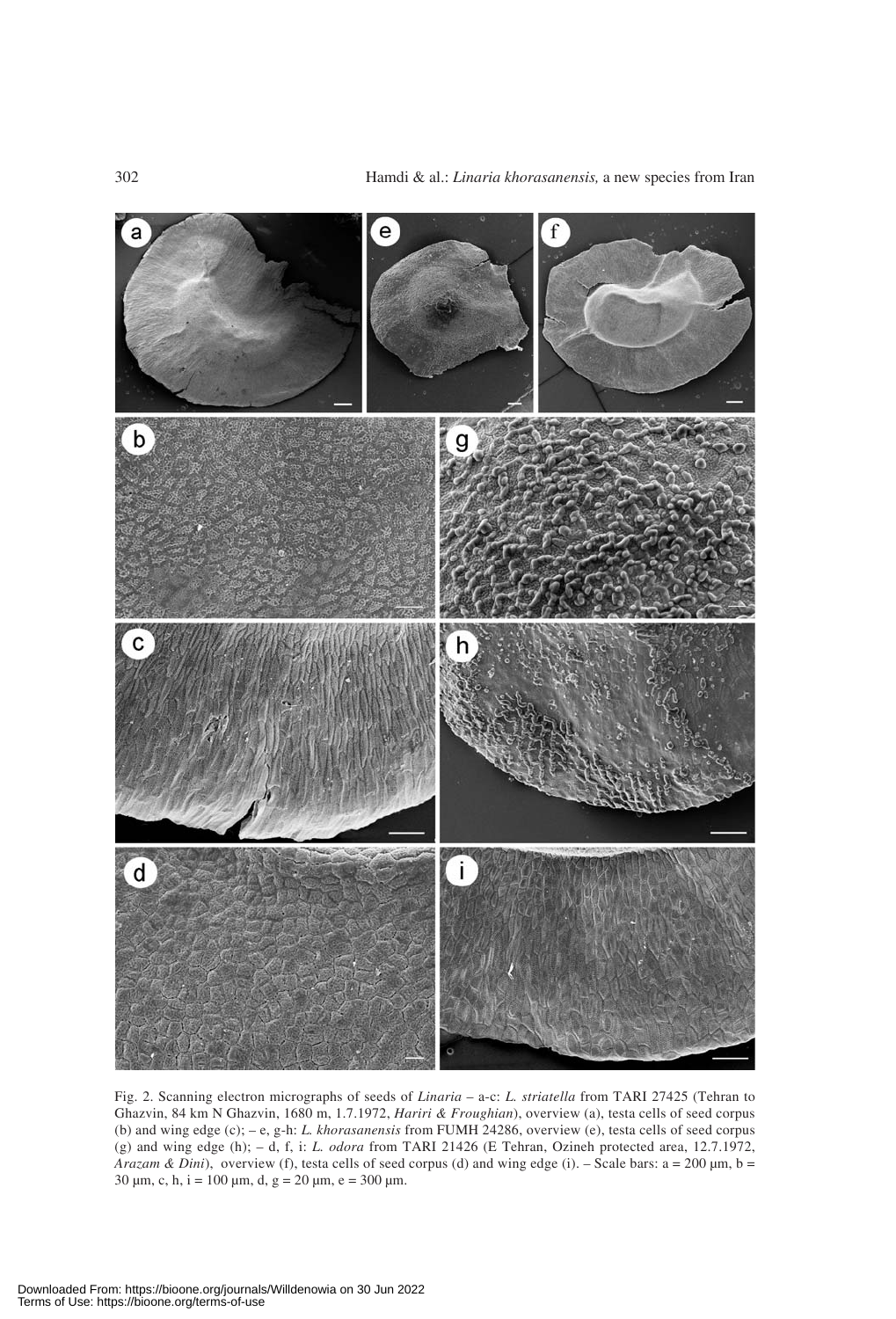

Fig. 3. Surface of inside wall at the base of valve of dehisced capsules of *Linaria* – a: *L. odora;* b: *L. striatella;* c: *L. khorasanensis.* – Scale bars = 100 μm; a from TARI 21426 (see caption Fig. 2), b from TARI 27425 (see caption Fig. 2), c from FUMH 24286.

Sutton 1985). It differs from *L. odora* in the size of the spur, pedicel, bracts and seeds, and from *L*. *striatella* in the size of the bracts, corolla, spur, pedicel, capsule and seeds (Table 1). Seed coat micromorphology (Elisens 1985) provides further differences: the seed coat cells of *L. khorasanensis* are conspicuously ornamented with tubercles, while they are ± smooth in *L. odora* and *L. striatella;* less conspicuous differences regard the shape and size of the seed coat cells (Fig. 2, Table 1). The inside capsule surface cells of *L. khorasanensis* are distinctly smaller than those in *L. odora* and differ in shape from those in both *L. odora* and *L. striatella* (Fig. 3).

Using the most apparent and reliable feature for distinguishing *Linaria striatella, L. odora* and *L. khorasanensis,* the three species can be keyed out as follows:

- 1. Corolla more than 15 mm long . . . . . . . . . . . . . . . . . . . . *L. striatella*
- Corolla less than 15 mm long . . . . . . . . . . . . . . . . . . . . . . . . . 2
- 2. Pedicel and bracts at least 3 mm; the spur equalling rest of corolla . . . *L. khorasanensis*
- Pedicel and bracts less than 2 mm; the spur shorter than rest of corolla . . . . *L. odora*

#### **Acknowledgements**

The authors wish to thank Mrs N. Sadeghi and Mrs M. Eshghi for assistance with the scanning electron microscop, Mr M. Mehranfard from IRAN herbarium for the drawing of the new species, and the referees E. Fischer (Koblenz) and M. Bigazzi (Firenze) for valuable comments on a previous version of the manuscript.

### **References**

Davis, P. H. 1982: *Scrophulariaceae*. – Pp. 458-748 in: Davis, P. H. (ed.), Flora of Turkey and the East Aegean Islands **5.** – Edinburgh.

Elisens, N. J. 1985: The systematic significance of seed coat anatomy among new world species of tribe *Antirrhineae (Scrophulariaceae)*. – Syst. Bot. **10:** 282-299.